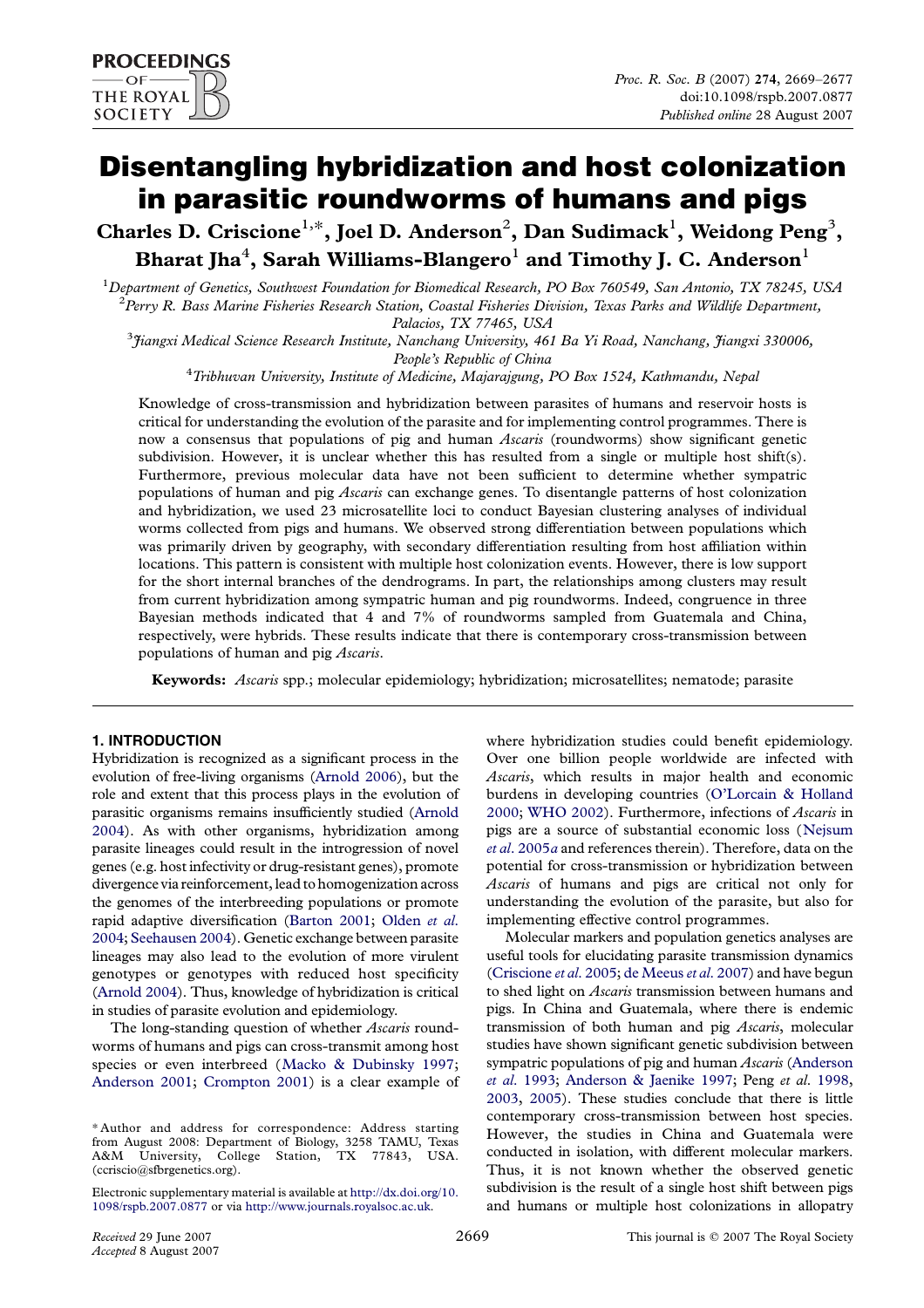<span id="page-1-0"></span>

Figure 1. Models of geographical or host colonization. (a) Genetic isolation first occurs among hosts and then among geographical locations. This model implies that there was a single host shift and leads to the clustering of host-derived populations (dendrogram shown on the right). (b) The ancestral population is first subdivided by geography. Following geographical isolation, host-associated populations form. This model would result in a geographical clustering pattern (dendrogram shown on the right). These models represent simplified patterns of host or geographical colonization. More complex branching patterns are possible as more locations and host-derived populations are added. However, any deviation from a pattern that strictly clusters host-derived populations would suggest multiple host shifts.

followed by subsequent host isolation (figure 1). Observations of human or chimpanzee infections with pig-derived parasites in Denmark (Nejsum et al. [2005](#page-8-0)b, [2006](#page-8-0)) and USA ([Anderson 1995;](#page-7-0) neither country has endemic human transmission) raise the possibility of frequent host colonization events. Furthermore, the existence of shared mitochondrial or nuclear polymorphisms in these studies suggests that there is potential for hybridization between host-associated populations ([Anderson](#page-7-0) et al. 1993; [Anderson & Jaenike 1997;](#page-7-0) Peng et al. [1998](#page-8-0), [2003,](#page-8-0) [2005](#page-8-0)). Unfortunately, the above molecular ecology studies used a single marker (i.e. the internal transcribed spacer of the ribosomal or mitochondrial DNA) or nuclear makers with low polymorphism [\(Anderson & Jaenike 1997](#page-7-0)), and therefore lacked power to disentangle the processes of incomplete lineage sorting, historical introgression or contemporary hybridization as causes of the shared polymorphisms. Thus, whether human and pig populations of Ascaris can hybridize remains an open question.

Here we used 23 microsatellite loci and Bayesian clustering analyses of individual worms collected from pigs (China and Guatemala) and humans (China, Guatemala and Nepal) to examine the patterns of historical host colonization and contemporary hybridization. We observed that host-associated populations clustered together within geographical regions. This pattern could be caused by either multiple host

colonization events or homogenization due to recurrent hybridization. Consistent with the latter explanation, we detected strong evidence for both cross-infection and hybridization in sympatric populations of human and pig roundworms. We discuss the implications that host colonization and hybridization will have for the evolution and epidemiology of Ascaris in humans and pigs.

# 2. MATERIAL AND METHODS

## (a) Sampling

A total of 129 roundworms (male or female) were sampled from China, Guatemala and Nepal. In China, 21 human- and 21 pig-derived worms (from 15 and 17 individual hosts, respectively) were collected from Changjiang county (Hainan province) in 1999 (see Peng et al[. \(2003\)](#page-8-0) for collection details). Worms from Guatemala were sampled from the villages of Chiamal (21 human-derived from 4 hosts) or Santa Cruz Naranjo (13 human- and 11 pig-derived each from a different host) in 1991 (collection details given in Anderson et al. [1993,](#page-7-0) [1995\)](#page-7-0). Worms collected from the Jiri, Nepal villages of Upper Sikri, the Ahale hamlet (21 human-derived from 13 hosts) and Kharayoban (21 human-derived from 13 hosts) were sampled during 2002–2003. All worms from Nepal were obtained using the methods described by Williams-Blangero et al. [\(1999](#page-8-0), [2002](#page-8-0)). Even though we were unable to obtain pig-derived worms from Nepal, we included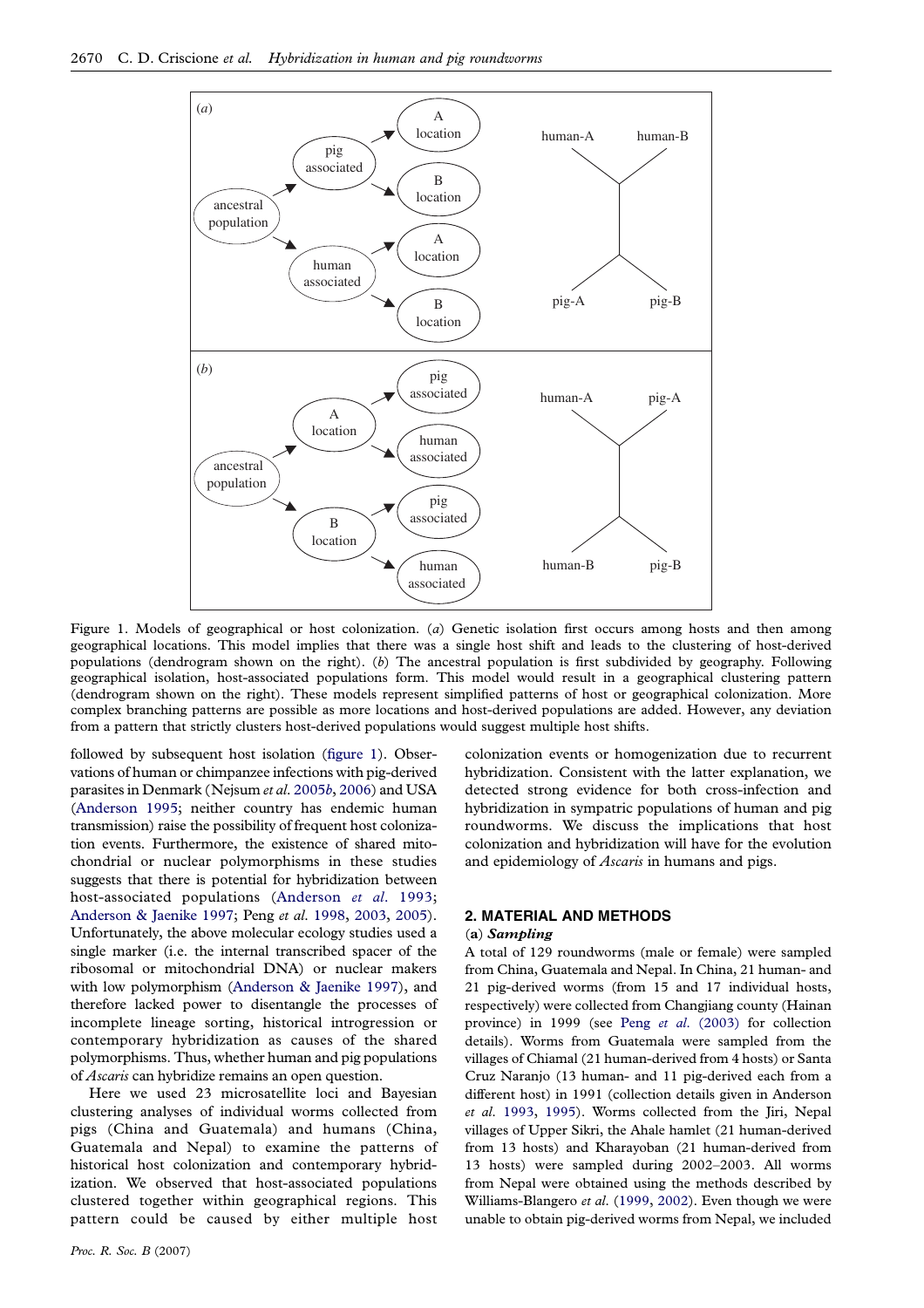the human-derived worms from Nepal to determine whether the clustering analyses (discussed in  $\S 2c$ ) were robust to additional samples from another geographical location. Qualitatively, the results are similar if we remove the samples collected from Nepal.

#### (b) Genotyping

All worms were genotyped at 23 autosomal microsatellite loci (GenBank accession numbers: DQ988845, DQ988847– DQ988849, DQ988853, DQ988855–DQ988857, DQ9 88859, DQ988860, DQ988862–DQ988867, DQ988869– DQ988872, CB101754, BQ380931, BQ835581). Methods for DNA extraction, polymerase chain reaction, genotyping and assessment of genotyping error were previously given by [Criscione](#page-7-0) et al. (2007). There were complete multilocus genotypes for all worms except for five that had missing data for a single locus.

(c) Broad-scale analyses of host colonization patterns Three methods were used to examine broad-scale relationships and genetic structure among the two pig- and five human-derived population samples. First, we calculated pairwise  $F_{ST}$  ([Weir & Cockerham 1984](#page-8-0)) among populations and tested (1000 permutations of individuals) for differentiation between pairs of populations using FSTAT v. 2.9.3 ([Goudet 1995\)](#page-8-0). Sequential Bonferroni correction was applied.  $F_{ST}$  values were standardized according to [Meirmans](#page-8-0) [\(2006\)](#page-8-0). Second, we constructed a neighbour-joining tree based on the [Cavalli-Sforza & Edwards \(1967\)](#page-7-0) chord distance, the distance measure that provides the best estimation of tree topology ([Takezaki & Nei 1996](#page-8-0)), using PHYLIP v. 3.66 ([Felsenstein 2005](#page-8-0)). Stability of the topology was assessed by 1000 bootstraps over loci. The above traditional methods, however, rely on a priori delimitation of populations (i.e. the two pig- and five human-derived population samples). Thus, as a third means of assessing population structure, we used Bayesian clustering methods of individuals to identify the populations for comparison. Two software programs were used for the clustering analyses: STRUCTURE v. 2.1 (Falush et al[. 2003](#page-7-0)) and BAPS v. 4.14 ([Corander & Marttinen 2006;](#page-7-0) [Corander](#page-7-0) et al. 2006). In STRUCTURE, we ran 20 replications of  $k$  populations  $(k=1-14)$  with a Markov chain Monte Carlo (MCMC) burn-in of 50 000 steps and 100 000 steps after burn-in. The admixture and correlated allele frequency models were used. We determined the optimal number of clusters  $(k)$  using the posterior probability (pp) of the data for a given  $k$  (i.e.  $\ln P(D)$  in the STRUCTURE output). To examine the relationships among the clusters from the optimal  $k$ , we created a neighbour-joining tree as described above by using the posterior allele frequencies for each cluster (given in the STRUCTURE output). In BAPS, we ran 20 replicates of  $k$  ranging from 2 to 14 and then constructed a neighbour-joining tree with the Kullback–Leibler divergence matrix provided as output with BAPS. This matrix can be used as a measure of relative genetic distance between the BAPS-identified clusters (BAPS v. 4.14 manual distributed with the program).

# (d) Analyses for detecting hybrids within sympatric populations

To search for hybrids within sympatric populations of human and pig parasites, we used three software programs (STRUCTURE, BAPS and NEWHYBRIDS v. 1.1; [Anderson &](#page-7-0) [Thompson 2002\)](#page-7-0) that implement model-based Bayesian

methods to infer hybridization. The methods used in these programs differ in approach and statistical treatment of variables (see [Anderson & Thompson 2002](#page-7-0); [Corander &](#page-7-0) [Marttinen 2006](#page-7-0); [Corander](#page-7-0) et al. 2006). For example, a value (Q) of genome admixture (i.e. the proportion of an individual's genome originating from the parental populations) is provided in STRUCTURE and BAPS, whereas a pp of being a pure-bred or a hybrid is estimated for each individual in NEWHYBRIDS (Vähä & Primmer 2006). All three programs are similar in that they assume Hardy–Weinberg and linkage equilibrium among loci. Furthermore, these programs have two advantages for allowing one to detect hybrids. First, analyses can be conducted when no taxa-specific markers exist, as is currently the case with *Ascaris* of humans and pigs ([Anderson & Thompson 2002](#page-7-0); Vähä & Primmer 2006). Second, pure samples of parental taxa are not required ([Anderson & Thompson 2002](#page-7-0)). The latter is also a problem with *Ascaris* as the collection of a pure host-derived sample would probably be confounded with geographical isolation.

We used sympatric samples of roundworms from humans and pigs in two locations: Santa Cruz Naranjo, Guatemala and Changjiang county, Hainan province, China. Analyses of hybridization were conducted separately for each location. We were conservative in classifying individuals as hybrids in order to prevent the overestimation of cross-transmission between human and pig Ascaris. For example, since STRUCTURE, BAPS and NEWHYBRIDS use different modelbased Bayesian methods for the detection of hybrids, we looked for congruence of results among the three programs as suggested by Vähä & Primmer (2006).

We used uniform priors in NEWHYBRIDS with a 100 000 MCMC burn-in and 1 000 000 steps for sampling. We ran three independent runs to test the stability of the analysis. A pp value of 50% was used as a threshold for assigning an individual to either a human or pig pure-bred category or the hybrid category. The hybrid category was the sum of the probabilities for the categories of  $F_1$ ,  $F_2$  and backcross of  $F_1$ to parental (Vähä & Primmer 2006). In STRUCTURE,  $k$  was set to 2 and was run using the admixture and independent allele frequency models (100 000 MCMC burn-in and 1 000 000 steps for sampling). The STRUCTURE analysis was run five times to examine stability. An individual was classified as a hybrid if its Q-values were between 0.2 and 0.8. This threshold was used to give an optimal balance between the efficiency and accuracy for categorizing individuals as parental or hybrid (Vähä & Primmer 2006).

To further evaluate the robustness of our results, we used simulations to test whether putative hybrids could be the result of random chance alone (i.e. be false positives). Our simulations are similar to those conducted by [Paetkau](#page-8-0) et al. [\(2004\)](#page-8-0). Allele frequencies from the set of human- or pigderived worms were used to generate 100 datasets of sample sizes equivalent to the original dataset (i.e. 21 human- and 21 pig-derived for the China data and 13 human- and 11 pigderived for the Guatemala data). Each dataset was run in STRUCTURE as described above, but using 30 000 MCMC burn-in and 50 000 steps for sampling. We used WHICHLOCI v. 1.0 to create the datasets (Banks et al[. 2003](#page-7-0)). Populations were simulated with random mating within and no mating between host-associated populations. Putative hybrid genotypes were kept within their original host-sampled population and thus included in the allele frequencies used for simulation. By simulating populations in this manner, analyses of the simulated datasets should be biased to find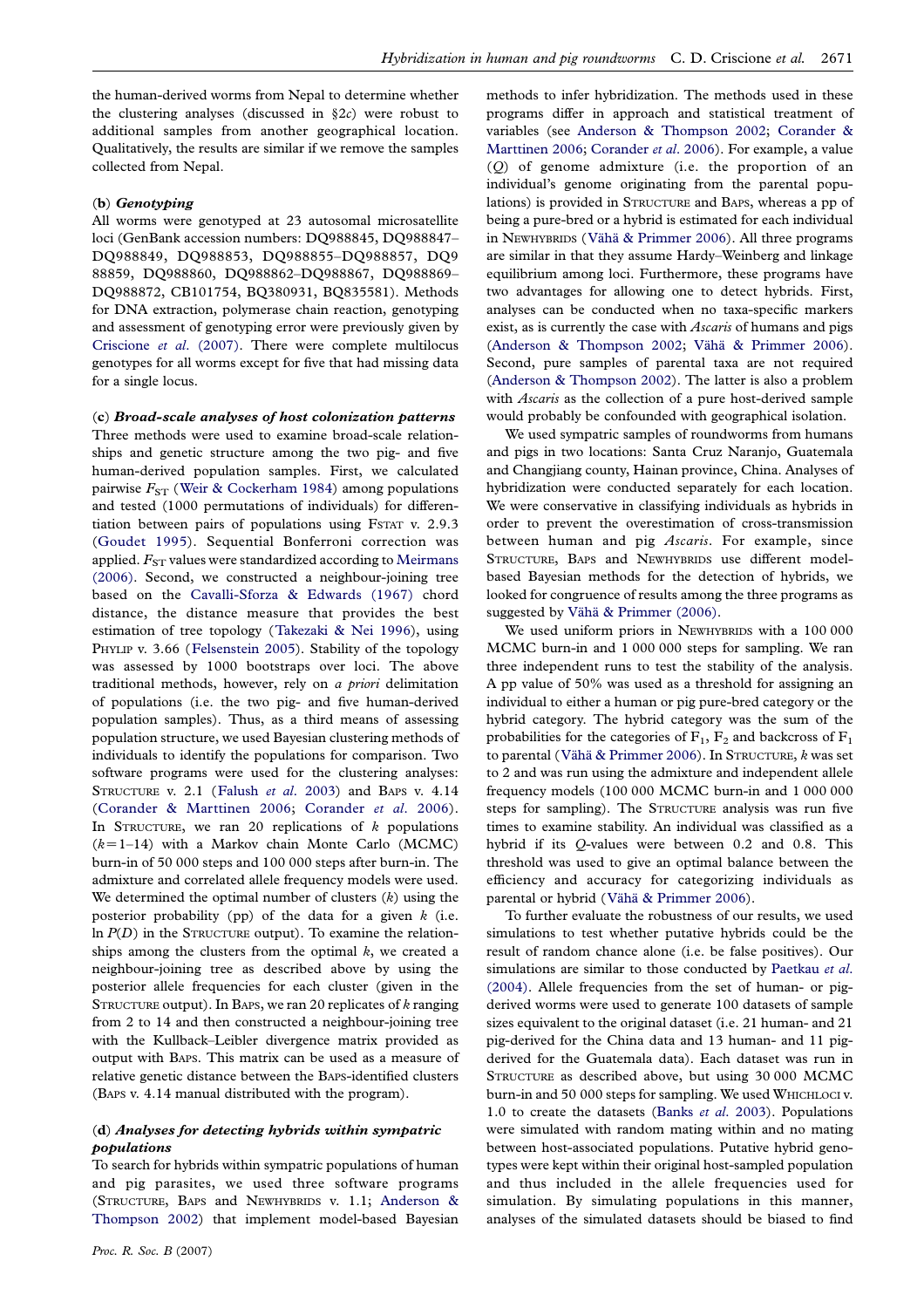<span id="page-3-0"></span>

| Table 1. Multilocus estimates of $F_{ST}$ between pairs of populations. (All comparisons except for one (shown in italics) was         |
|----------------------------------------------------------------------------------------------------------------------------------------|
| significant ( $p < 0.001$ ) after Bonferroni correction. Standardized $F_{ST}$ is below and raw $F_{ST}$ is above the diagonal. In the |
| population abbreviations, the first letter H or P indicates host species. The following two letters show geographical location: CH,    |
| China Hainan; GC, Guatemala Chiamal; GS, Guatemala Santa Cruz Naranjo; NA, Nepal Ahale; NK, Nepal Kharayoban.)                         |

|            | <b>HCH</b> | <b>HGC</b> | <b>HGS</b> | <b>HNA</b> | <b>HNK</b> | PCH   | <b>PGS</b> |
|------------|------------|------------|------------|------------|------------|-------|------------|
| <b>HCH</b> |            | 0.087      | 0.095      | 0.135      | 0.111      | 0.043 | 0.042      |
| <b>HGC</b> | 0.315      |            | 0.009      | 0.187      | 0.172      | 0.120 | 0.091      |
| <b>HGS</b> | 0.339      | 0.027      |            | 0.187      | 0.179      | 0.134 | 0.094      |
| <b>HNA</b> | 0.502      | 0.580      | 0.566      |            | 0.017      | 0.159 | 0.164      |
| <b>HNK</b> | 0.438      | 0.561      | 0.573      | 0.056      |            | 0.138 | 0.143      |
| <b>PCH</b> | 0.186      | 0.425      | 0.466      | 0.579      | 0.534      |       | 0.058      |
| <b>PGS</b> | 0.173      | 0.302      | 0.307      | 0.565      | 0.526      | 0.238 |            |

more false positives. Therefore, these simulations should provide a more conservative determination of hybrid status for the individuals in the original dataset.

The settings we used for both NEWHYBRIDS and STRUCTURE provide simultaneous estimates of cluster origin and admixture of each individual. BAPS, on the other hand, first estimates cluster membership for each individual. We set  $k=2$  and ran 50 replicates to determine cluster membership. BAPS then performs an analysis to determine each individual's admixture and provides a simulation analysis to test the significance of the admixture. Following recommendations in the BAPS manual, we used 200 iterations to estimate the admixture coefficients and simulated 200 reference individuals with 200 iterations each for significance testing. In all programs, no prior information on an individual worm's host sampling origin was provided.

#### 3. RESULTS

## (a) Relationships among human- and pig-derived roundworms

Pairwise genetic differentiation was significant ( $p$ <0.001 after Bonferroni correction) among all comparisons except for the two human-derived populations in Guatemala (table 1). Pairwise  $F_{ST}$  estimates did not show any clear host or geographical pattern of affiliation among samples (table 1). For example,  $F_{ST}$  was similar between the human-derived sample from China and the pigderived samples from China and Guatemala (0.186 and 0.173, respectively), whereas  $F_{ST}$  between the two pigderived populations was 0.238. The human-derived samples from Guatemala were as differentiated from the human-derived China population as they were from the pig-derived Guatemala population ( $F_{ST}$ =0.302–0.339).  $F_{ST}$  comparisons with the human-derived samples from Nepal were the greatest and ranged from 0.438 to 0.579.

In contrast, all clustering analyses showed that differentiation among worms was primarily driven by geography, with secondary differentiation resulting from host affiliation within locations ([figure 2\)](#page-4-0). The neighbourjoining tree based on *a priori* population designations shows that human- and pig-derived worms from Guatemala cluster and likewise for the human- and pig-derived worms from China. However, there is low bootstrap support for these internal branches (figure  $2a$ ).

The STRUCTURE analysis provided an optimal  $k=5$ . As there was a clear peak for the ln  $P(D)$  at  $k=5$  (electronic supplementary material, figure 1), there was no need to use alternative criteria to determine the optimal  $k$ (e.g. [Evanno](#page-7-0) et al. 2005). All individual roundworms showed strong membership to their respective genetic cluster (i.e. all had a  $Q$ -value $> 0.8$  except for three, which had a  $Q$ -value $> 0.7$ ). All human-derived worms from Guatemala formed a single cluster and likewise for the human-derived worms from Nepal. The remaining three clusters were exactly the same as the original sampling units (e.g. the 21 pig-derived worms from China formed a cluster; figure  $2b$ ). Relationships among these five clusters [\(figure 2](#page-4-0)b) were concordant with the dendrogram in [figure 2](#page-4-0)a, but, again, bootstrap support was low for the internal branches.

The optimal k from BAPS was 6, but one cluster had a single human-derived worm from China (figure  $2c$ ). The individual clustering and the relationships among clusters were largely concordant with the STRUCTURE analysis with the exception that four human-derived worms from China belonged to the same cluster as the pig-derived worms from China ([figure 2](#page-4-0)c). Assessment of branch support is not possible in this analysis; however, the internal branches were short. This result is consistent with the dendrograms shown in [figure 2](#page-4-0)a,b.

#### (b) Detection of hybrids

[Table 2](#page-5-0) and [figure 3](#page-5-0) show the individual roundworms from Guatemala or China, which were identified by one or more programs as being hybrids. The multiple runs in NEWHYBRIDS and STRUCTURE produced consistent results for both datasets. In Guatemala, one pig-derived worm (14-PGS) was classified as a hybrid by all three programs, including the statistical significance detected by BAPS [\(table 2](#page-5-0); [figure 3](#page-5-0)). Furthermore, our simulations with STRUCTURE showed only 2 out of 100 datasets, where a single individual had a Q-value between 0.2 and 0.8. This result indicates that the individual in the observed dataset is probably not a false positive ( $p=0.02$ ). We chose to assess the probability of false positives over the number of simulated datasets versus the number of simulated individuals (see [Berthier](#page-7-0) et al. 2006) to provide a more conservative classification of putative hybrids.

In China, five human-derived roundworms each from a different host individual were classified byone or more of the programs as being a hybrid ([table 2](#page-5-0); [figure 3\)](#page-5-0). Interestingly, four of these worms (3-HCH, 8-HCH, 11-HCH and 19-HCH) were the same that BAPS clustered with the pigderived worms in the broad-scale analysis ([figure 2](#page-4-0)c). Furthermore, worm 18-HCH was the single individual that BAPS placed in its own cluster (figure  $2c$ ). Inconsistent results among the programs were found for individuals 3-HCH and 18-HCH [\(figure 3\)](#page-5-0), thus their status as hybrids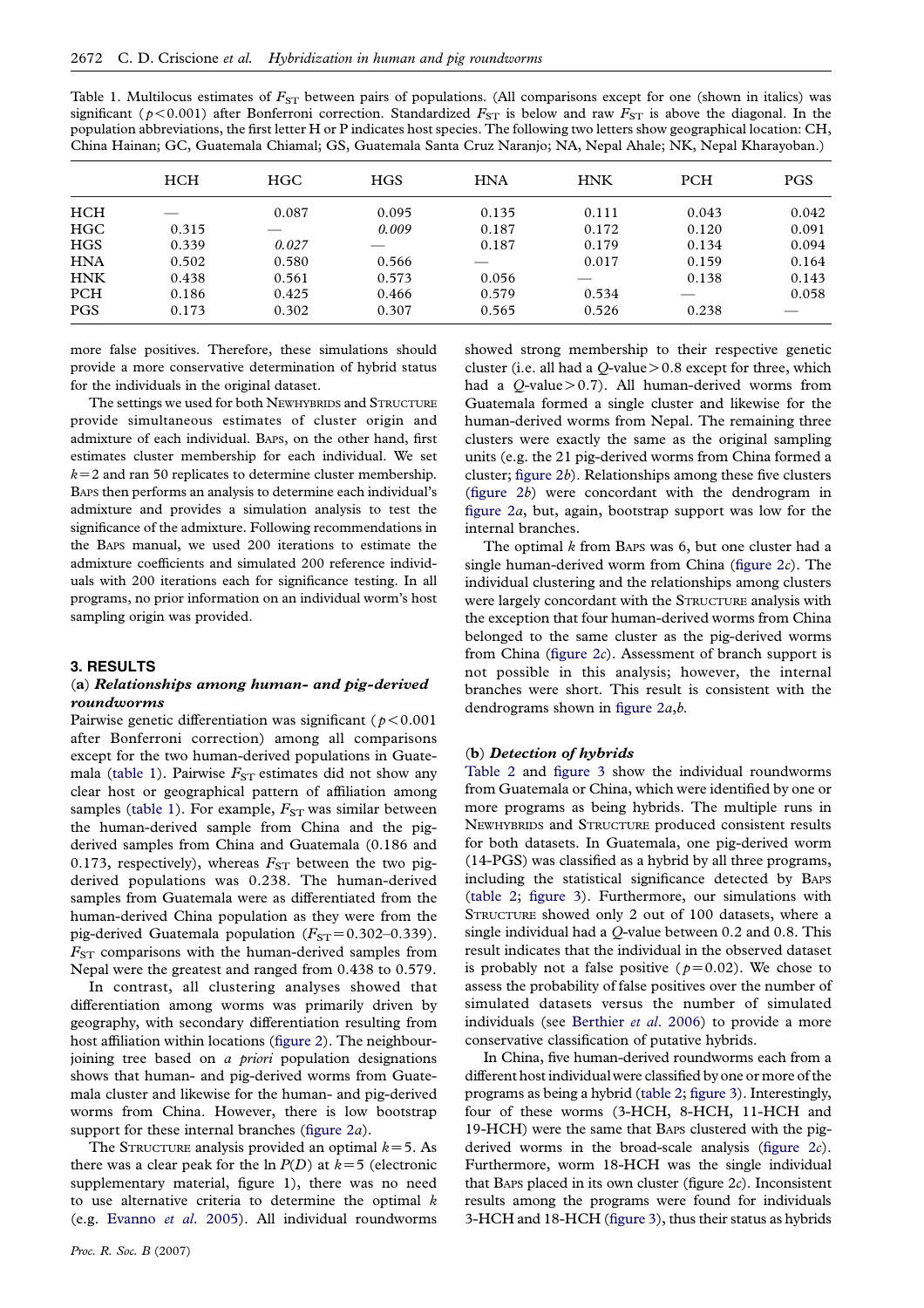<span id="page-4-0"></span>

Figure 2. Neighbour-joining dendrograms showing the relationships among pig and human Ascaris samples from different geographical locations. (a) Clustering of populations based on a priori delimitation of populations and the Cavalli-Sforza  $\&$ [Edwards \(1967\)](#page-7-0) chord distance. (b) STRUCTURE-based clustering and relationships among clusters that were estimated from the [Cavalli-Sforza & Edwards \(1967\)](#page-7-0) chord distance of the posterior allele frequencies. (c) BAPS-based clustering and relationships among clusters that were based on the Kullback–Leibler divergence matrix provided as output with BAPS. Population or sample abbreviations are the same as given in [table 1.](#page-3-0) The number of individuals in each cluster is shown before the abbreviations in  $(b,c)$ . Note. All three trees show that the primary determinant of clustering among populations is driven by geography, with secondary differentiation resulting from host affiliation within locations. However, internal branches are short and have low bootstrap support (shown with arrows in  $(a,b)$ ).

is questionable as they may represent false positives. Indeed, the STRUCTURE simulations demonstrated that 17 out of 100 datasets produced one or more false positives (only one dataset had two false positives). Thus, there was at least a 17% chance of producing a single false positive and only a 1% chance of producing two false positives. On the other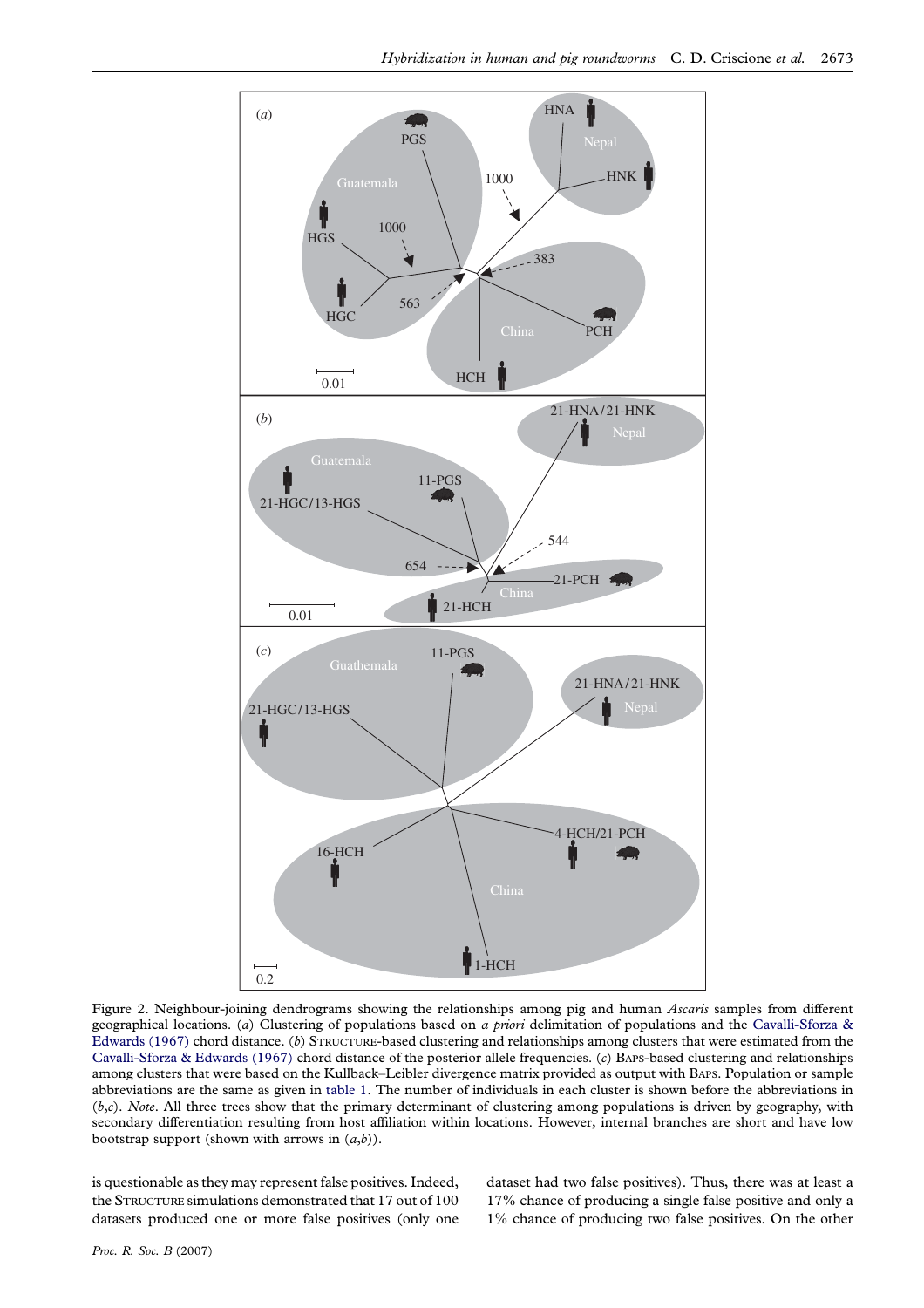<span id="page-5-0"></span>

Figure 3. Hybrid analysis results within Santa Cruz Naranjo, Guatemala and Changjiang county, Hainan province, China. The results from (a) NEWHYBRIDS, (b) STRUCTURE and (c) BAPS are presented in three rows. Graphs were created with DISTRUCT ([Rosenberg 2004](#page-8-0)). One vertical bar represents one individual. The bottom of the figure shows the number of worms that were sampled from each host species. (a) For NEWHYBRIDS, the y-axis is the posterior probability (pp) of a roundworm being a purebred human (green), a pure-bred pig (red) or a hybrid (blue). ( $b,c$ ) For STRUCTURE and BAPS, the y-axis is the O-value, the proportion of an individual's genome belonging to the human cluster (green) or pig cluster (red). Note that there is a good delineation between the human- and pig-derived samples, thus indicating a clear genetic subdivision among the host-associated populations in sympatry. However, the six numbered individuals at the top of the graph (highlighted with the dashed lines) were identified by one or more of the programs as being a putative hybrid (table 2).

Table 2. Individual roundworms classified as hybrids by STRUCTURE (S), BAPS (B) or NEWHYBRIDS (N). (Q-values, the proportion of an individual's genome belonging to a cluster, are shown for STRUCTURE and BAPS. A 90% posterior interval (PI) is shown for the Q-values from STRUCTURE. The p-value for the test of significant admixture is shown for the BAPS results. The NEWHYBRIDS results are illustrated as the pp of belonging to either a pure-bred (pig or human) or hybrid category. Threshold values or significance tests in each program, which were used to classify individuals, are described in the text. A conservative conclusion of hybrid status was based on the strict consensus of the three programs and simulations described in the text. Abbreviations for individuals are the same as given in table legend 1.)

| individual | <b>STRUCTURE</b><br>$O$ -pig (90% PI)<br>O-human $(90\% \text{ PI})$ | <b>BAPS</b><br>$Q$ -pig ( $p$ -value)<br>O-human | <b>NEWHYBRIDS</b><br>$pp$ - category | method classification                                                       | conclusion |
|------------|----------------------------------------------------------------------|--------------------------------------------------|--------------------------------------|-----------------------------------------------------------------------------|------------|
| $14$ -PGS  | 0.752(0.441, 1.000)<br>0.248(0.000, 0.559)                           | $0.83$ ( $p=0.05$ )<br>0.17                      | 82%-hybrid                           | all methods agree hybrid                                                    | hybrid     |
| $3-HCH$    | 0.239(0.000, 0.561)                                                  | $0.89$ ( $p=0.195$ )                             | $60\%$ —human                        | hybrid $(S)$ , pure-bred pig $(B)$ , pure- undetermined<br>bred human $(N)$ |            |
|            | 0.761(0.439, 1.000)                                                  | 0.11                                             |                                      |                                                                             |            |
| 8-HCH      | 0.290(0.009, 0.564)                                                  | $0.79$ ( $p=0.045$ )                             | $65\%$ —hybrid                       | all methods agree hybrid                                                    | hybrid     |
|            | 0.710(0.437, 0.991)                                                  | 0.21                                             |                                      |                                                                             |            |
| $11-HCH$   | 0.326(0.007, 0.655)                                                  | $0.86$ ( $p=0.11$ )                              | $62\%$ -hybrid                       | hybrid $(S, N)$ , pure-bred pig $(B)$                                       | hybrid     |
|            | 0.674(0.345, 0.993)                                                  | 0.14                                             |                                      |                                                                             |            |
| $18-HCH$   | 0.279(0.000, 0.613)                                                  | $0.08$ ( $p=0.36$ )                              | 54%—human                            | hybrid $(S)$ , pure-bred human $(B, N)$ undetermined                        |            |
|            | 0.721(0.387, 1.000)                                                  | 0.92                                             |                                      |                                                                             |            |
| $19-HCH$   | 0.567(0.013, 1.000)                                                  | $0.94$ ( $p=0.395$ )                             | $64\%$ -pig                          | hybrid $(S)$ , pure-bred pig $(B, N)$                                       | hybrid     |
|            | 0.433(0.000, 0.987)                                                  | 0.06                                             |                                      |                                                                             |            |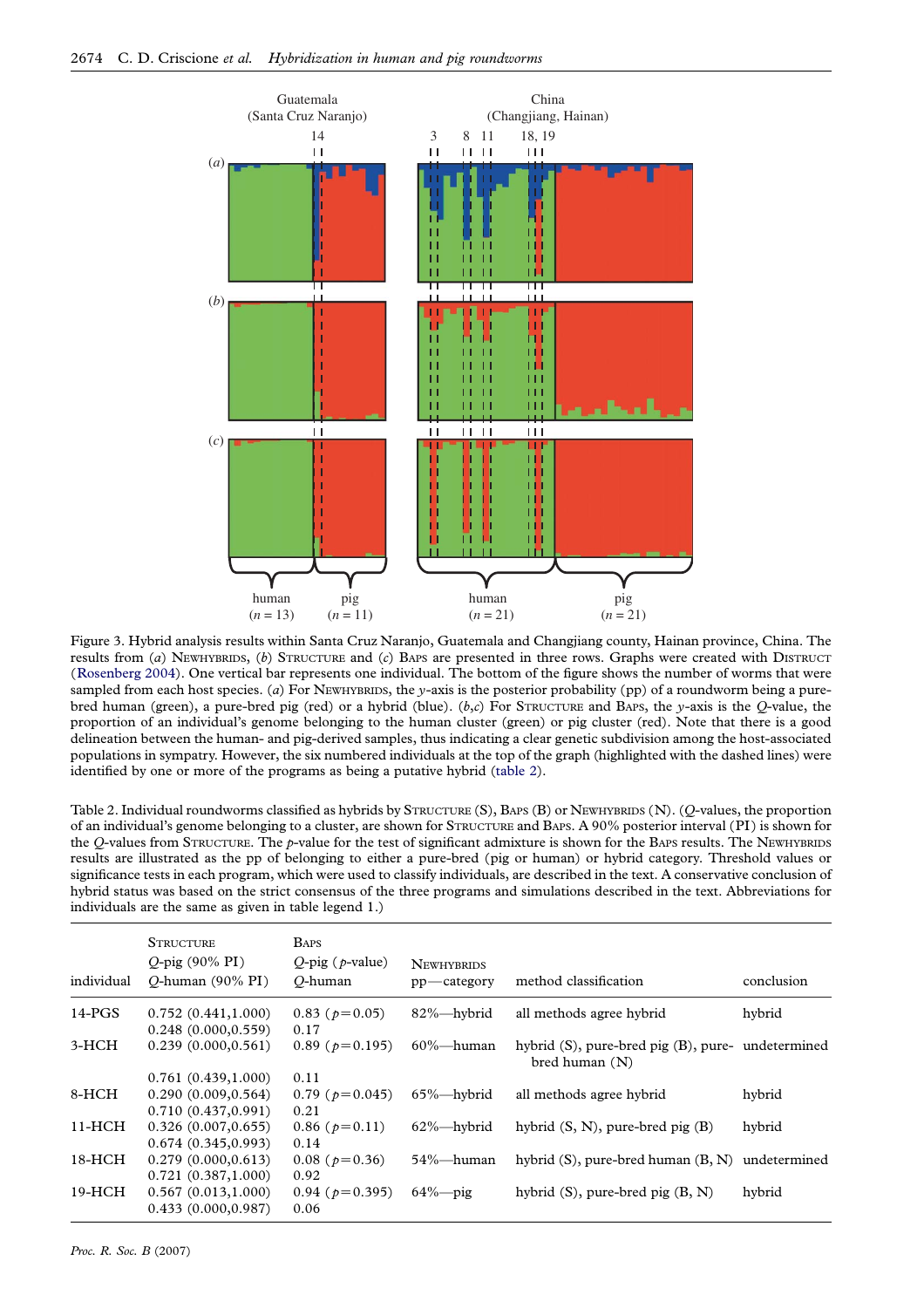hand, there was complete agreement among the programs in whether worms 8-HCH, 11-HCH and 19-HCH were hybrids. We note that BAPS identified worms 11-HCH and 19-HCH as being pure-bred pig and that NEWHYBRIDS also classified 19-HCH as a pure-bred pig worm. A pure-bred pig classification of worms sampled from humans could potentially be described as first-generation migrants. However, taking the results of all three programs into consideration, we suggest that these worms are more likely to be hybrids than migrants. Furthermore, the conclusion of cross-transmission between human and pig hosts is still reached whether these worms are migrants or hybrids.

#### 4. DISCUSSION

#### (a) Host colonization

We found no evidence for a single host shift between pigs and humans in the broad-scale analyses of host colonization (figure  $1a$ ). Rather, the population dendrograms ([figure 2\)](#page-4-0) indicate that sympatric populations (figure  $2a$ ) or individuals (figure  $2b,c$ ) of human- and pig-derived Ascaris cluster together within geographical locations. The three different methods of clustering yielded nearly identical results ([figure 2](#page-4-0)). The pairwise  $F_{ST}$  estimates also do not show a clear human–pig delineation, as the human-derived population from China was more similar to the two pig-derived populations than it was to the human-derived populations from Guatemala ([table 1\)](#page-3-0). Taken at face value, these results support the model in [figure 1](#page-1-0)b where host-associated populations emerged after geographical isolation. Thus, one would infer that multiple host colonization events have occurred in the evolutionary history of Ascaris. In conjunction with previous reports of mature pig-derived parasites (i.e. gravid females) in humans from areas of non-endemic human transmission ([Anderson 1995;](#page-7-0) Nejsum et al. [2005](#page-8-0)b, [2006\)](#page-8-0), multiple host colonization events seem plausible. However, there is low bootstrap support for the internal branches (figure  $2a,b$ ). Thus, we realize that there are three other potential explanations for the observed relationships. (i) The high mutation rates of microsatellites may lead to low bootstrap support (see [Irion](#page-8-0) et al. [2003](#page-8-0) and references therein). (ii) The temporal spacing of the geographical samples may have introduced some genetic heterogeneity in the dataset due to drift. (iii) Contemporary hybridization may partially homogenize sympatric populations of human and pig Ascaris, thus leading to the patterns observed in [figure 2](#page-4-0). Although we cannot rule out explanations (i) and (ii), we did detect hybrids in the datasets from both China and Guatemala (see §4b). Thus, low levels of gene flow between sympatric populations of human- and pig-associated Ascaris may in part explain the results in [figure 2.](#page-4-0) Shared mitochondrial haplotypes (identical at 43 polymorphic sites) and rDNA sequences (i.e. the internal transcribed spacer subunit 1) between sympatric host-associated populations are also consistent with low levels of introgression [\(Anderson](#page-7-0) et al. [1993](#page-7-0); [Anderson 2001](#page-7-0); Peng et al[. 2003](#page-8-0)). Therefore, we cannot definitively conclude that the dendrograms in [figure 2](#page-4-0) represent the 'true' relationships among the samples. Additional molecular studies are warranted to more accurately determine the colonization history of human and pig populations of *Ascaris*.

# (b) Hybridization

Our results shed new light on the potential for crosstransmission and interbreeding between sympatric human- and pig-associated Ascaris populations. It is clear from previous studies in areas of non-endemic human transmission that pig-derived worms can crosstransmit to humans [\(Anderson 1995;](#page-7-0) [Nejsum](#page-8-0) et al. [2005](#page-8-0)b). However, in areas with endemic transmission in both pigs and humans, molecular datasets have lacked power (e.g. used a single marker such as mitochondrial DNA) to accurately determine whether there is crosstransmission and/or interbreeding between human and pig Ascaris [\(Anderson](#page-7-0) et al. 1993; [Anderson & Jaenike](#page-7-0) [1997](#page-7-0); Peng et al. [1998](#page-8-0), [2003,](#page-8-0) [2005;](#page-8-0) [Anderson 2001](#page-7-0)). Using polymorphic, multilocus genotypes and a conservative approach to identify putative hybrids, we find evidence for hybridization in both Guatemala and China ([table 2](#page-5-0); [figure 3](#page-5-0)). The proportion of hybrids in the samples from Guatemala and China was 4% (1 out of 24) and 7% (3 out of 42), respectively. These results indicate that there must have been contemporary interbreeding and thus, necessarily recent crosstransmission, between sympatric human and pig Ascaris, as the methods we employed can only detect hybrids going back two generations ([Anderson & Thompson](#page-7-0) [2002](#page-7-0)). It is noteworthy that all identified hybrids in China ([table 2\)](#page-5-0) were sampled from human hosts. However, larger sample sizes are needed to determine whether cross-transmission and interbreeding are unidirectional from pig to human hosts.

Our analyses and previous studies that used mitochondrial DNA markers in sympatric populations found significant genetic structure among human- and pigassociated populations [\(Anderson](#page-7-0) et al. 1993; [Peng](#page-8-0) et al. [2005](#page-8-0)). Given the evidence of interbreeding between human and pig roundworm populations, it is interesting that there is significant genetic subdivision between the host-associated populations [\(table 1\)](#page-3-0). There are two factors that may act alone or in concert to increase subdivision between host-associated populations (see [McCoy 2003\)](#page-8-0). (i) Ecological separation between hosts inhibits cross-transmission or (ii) host-selective factors result in decreased hybrid fitness  $(F_1 \text{ or }$  subsequent hybrid generations). Since we find 4–7% of hybrids in our small samples, parasite dispersal does not appear to be extremely limited between hosts. If the proportion of hybrid individuals reflects gene flow between hostassociated populations, we might expect that sympatric populations of Ascaris in humans and pigs would become genetically indistinguishable. However, the significant genetic structure indicates that complete homogenization is not the case, which suggests that post-reproductive barriers limit effective gene flow. Thus, ecological separation among hosts is unlikely the sole cause of genetic subdivision between sympatric human and pig populations of Ascaris. Indeed, recent work by [Peng](#page-8-0) et al. [\(2006\)](#page-8-0) suggests that host selection may play a role in the genetic subdivision between sympatric populations of human and pig Ascaris. Experimental infections of pigs with eggs of human- and pig-derived Ascaris showed that eggs of human-derived Ascaris had a very low success rate of establishing in pigs relative to pig-derived eggs (Peng et al[. 2006](#page-8-0)). However, larger sample sizes and additional experimental infections are needed to address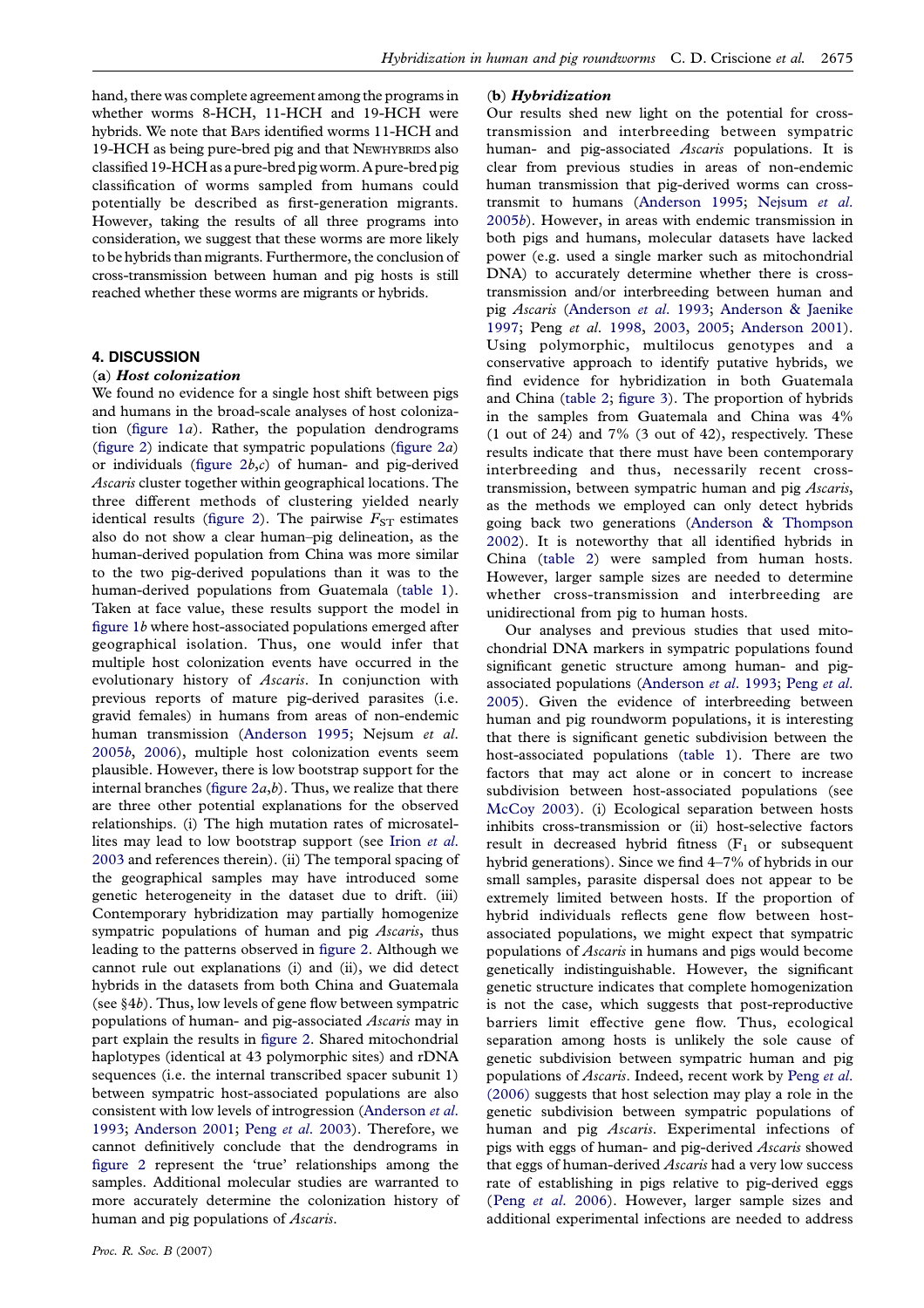<span id="page-7-0"></span>the role that host selection plays in maintaining genetic subdivision between sympatric populations of human and pig Ascaris.

#### (c) Epidemiological implications

A major goal of molecular epidemiology is to determine whether there is cross-transmission of parasites between humans and other potential hosts (Criscione et al. 2005). Such knowledge allows parasite control measures to be designed for maximal impact. Our results are consistent with previous studies that show significant genetic structure between sympatric human- and pig-associated populations of Ascaris (Anderson et al. 1993; Anderson & Jaenike 1997; Peng et al. [1998](#page-8-0), [2003,](#page-8-0) [2005;](#page-8-0) Anderson 2001). In a review of molecular epidemiological studies on Ascaris, Anderson (2001) concluded that because the current genetic data indicated rare or absent cross-transmission in endemic areas, control programmes could focus on human infection and be less concerned with infections in pigs. However, Anderson (2001) warned that rare hybridization events can have serious epidemiological implications. For example, drug-resistant alleles that evolve in one host-associated population could spread to the other host-associated population. The introgression of an allele with a selective advantage can happen when hybrids themselves are at a selective disadvantage (Barton 2001). Furthermore, hybridization itself may produce new combinations of parasite genotypes that increase host range via host immune evasion or parasite virulence (Arnold 2004). Such recombined parasite genotypes may escape from hybrid zones (Barton 2001).

The significance of our results is that we find clear evidence that hybridization occurs between sympatric populations of human- and pig-associated Ascaris. Thus, while short-term transmission between human and pig roundworms may be limited, the long-term ability to cross-transmit between host species remains possible. In light of the data presented here, long-term control measures should be re-evaluated with regard to the potential that hybridization may play a role in the evolutionary dynamics of *Ascaris* populations.

In Guatemala and Nepal, ethical approval for the collection of nematodes came from the University of Texas Health Science Center Institutional Review Board in San Antonio, Texas, USA, and/or by the review boards of the respective countries. In China, local governments and clinics assisted with the collections.

We thank Maria-Eugenia Romero-Abal, Noel Solomons and the members of the Center for Studies of Sensory Impairment, Aging and Metabolism (CeSSIAM; Guatemala) and the Jiri Helminth Project (Nepal) for their assistance in organizing collections of nematodes. The molecular work at the Southwest Foundation for Biomedical Research was conducted in facilities constructed with support from Research Facilities Improvement Program grant C06 RR013556 from the National Center for Research Resources, National Institutes of Health. This work was funded by NIH grant R01 AI37091 to S.W.B.

#### **REFERENCES**

Anderson, T. J. C. 1995 Ascaris infections in humans from North America: molecular evidence for cross infection. Parasitology 110, 215–219.

- Anderson, T. J. C. 2001 The dangers of using single locus markers in parasite epidemiology: Ascaris as a case study. Trends Parasitol. 17, 183–188. [\(doi:10.1016/S1471-](http://dx.doi.org/doi:10.1016/S1471-4922(00)01944-9) [4922\(00\)01944-9\)](http://dx.doi.org/doi:10.1016/S1471-4922(00)01944-9)
- Anderson, T. J. C. & Jaenike, J. 1997 Host specificity, evolutionary relationships and macrogeographic differentiation among Ascaris populations from humans and pigs. Parasitology 115, 325–342. ([doi:10.1017/S00311820](http://dx.doi.org/doi:10.1017/S0031182097001339) [97001339\)](http://dx.doi.org/doi:10.1017/S0031182097001339)
- Anderson, E. C. & Thompson, E. A. 2002 A model-based method for identifying species hybrids using multilocus genetic data. Genetics 160, 1217–1229.
- Anderson, T. J. C., Romero-Abal, M. E. & Jaenike, J. 1993 Genetic structure and epidemiology of Ascaris populations: patterns of host affiliation in Guatemala. Parasitology 107, 319–334.
- Anderson, T. J. C., Romero-Abal, M. E. & Jaenike, J. 1995 Mitochondrial DNA and Ascaris microepidemiology: the composition of parasite populations from individual hosts, families and villages. Parasitology 110, 221–229.
- Arnold, M. L. 2004 Natural hybridization and the evolution of domesticated, pest and disease organisms. Mol. Ecol. 13, 997–1007. [\(doi:10.1111/j.1365-294X.2004.02145.x\)](http://dx.doi.org/doi:10.1111/j.1365-294X.2004.02145.x)
- Arnold, M. L. 2006 Evolution through genetic exchange. Oxford, UK: Oxford University Press.
- Banks, M. A., Eichert, W. & Olsen, J. B. 2003 Which genetic loci have greater population assignment power? Bioinformatics 19, 1436–1438. [\(doi:10.1093/bioinformatics/](http://dx.doi.org/doi:10.1093/bioinformatics/btg172) [btg172](http://dx.doi.org/doi:10.1093/bioinformatics/btg172))
- Barton, N. H. 2001 The role of hybridization in evolution. Mol. Ecol. 10, 551–568. [\(doi:10.1046/j.1365-294x.2001.](http://dx.doi.org/doi:10.1046/j.1365-294x.2001.01216.x) [01216.x](http://dx.doi.org/doi:10.1046/j.1365-294x.2001.01216.x))
- Berthier, P., Excoffier, L. & Ruedi, M. 2006 Recurrent replacement of mtDNA and cryptic hybridization between two sibling bat species Myotis myotis and Myotis blythii. Proc. R. Soc. B 273, 3101-3109. ([doi:10.1098/rspb.2006.](http://dx.doi.org/doi:10.1098/rspb.2006.3680) [3680](http://dx.doi.org/doi:10.1098/rspb.2006.3680))
- Cavalli-Sforza, L. L. & Edwards, A. W. F. 1967 Phylogenetic analysis: models and estimation procedures. Evolution 21, 550–570. [\(doi:10.2307/2406616\)](http://dx.doi.org/doi:10.2307/2406616)
- Corander, J. & Marttinen, P. 2006 Bayesian identification of admixture events using multilocus molecular markers. Mol. Ecol. 15, 2833–2843.
- Corander, J., Marttinen, P. & Mantyniemi, S. 2006 A Bayesian method for identification of stock mixtures from molecular marker data. Fish. Bull. 104, 550-558.
- Criscione, C. D., Poulin, R. & Blouin, M. S. 2005 Molecular ecology of parasites: elucidating ecological and microevolutionary processes. Mol. Ecol. 14, 2247–2257. ([doi:10.](http://dx.doi.org/doi:10.1111/j.1365-294X.2005.02587.x) [1111/j.1365-294X.2005.02587.x](http://dx.doi.org/doi:10.1111/j.1365-294X.2005.02587.x))
- Criscione, C. D. et al. 2007 Microsatellite markers for the human nematode parasite Ascaris lumbricoides: development and assessment of utility. *J. Parasitol*. **93**, 704-708. ([doi:10.1645/GE-1058R.1](http://dx.doi.org/doi:10.1645/GE-1058R.1))
- Crompton, D. W. T. 2001 Ascaris and ascariasis. Adv. Parasitol. 48, 285–375.
- de Meeûs, T., McCoy, K. D., Prugnolle, F., Chevillon, C., Durand, P., Hurtrez-Boussès, S. & Renaud, F. 2007 Population genetics and molecular epidemiology or how to "debusquer la bete". Infect. Genet. Evol. 7, 308–332. ([doi:10.1016/j.meegid.2006.07.003](http://dx.doi.org/doi:10.1016/j.meegid.2006.07.003))
- Evanno, G., Regnaut, S. & Goudet, J. 2005 Detecting the number of clusters of individuals using the software STRUCTURE: a simulation study. Mol. Ecol. 14, 2611–2620. [\(doi:10.1111/j.1365-294X.2005.02553.x\)](http://dx.doi.org/doi:10.1111/j.1365-294X.2005.02553.x)
- Falush, D., Stephens, M. & Pritchard, J. K. 2003 Inference of population structure using multilocus genotype data: linked loci and correlated allele frequencies. Genetics 164, 1567–1587.